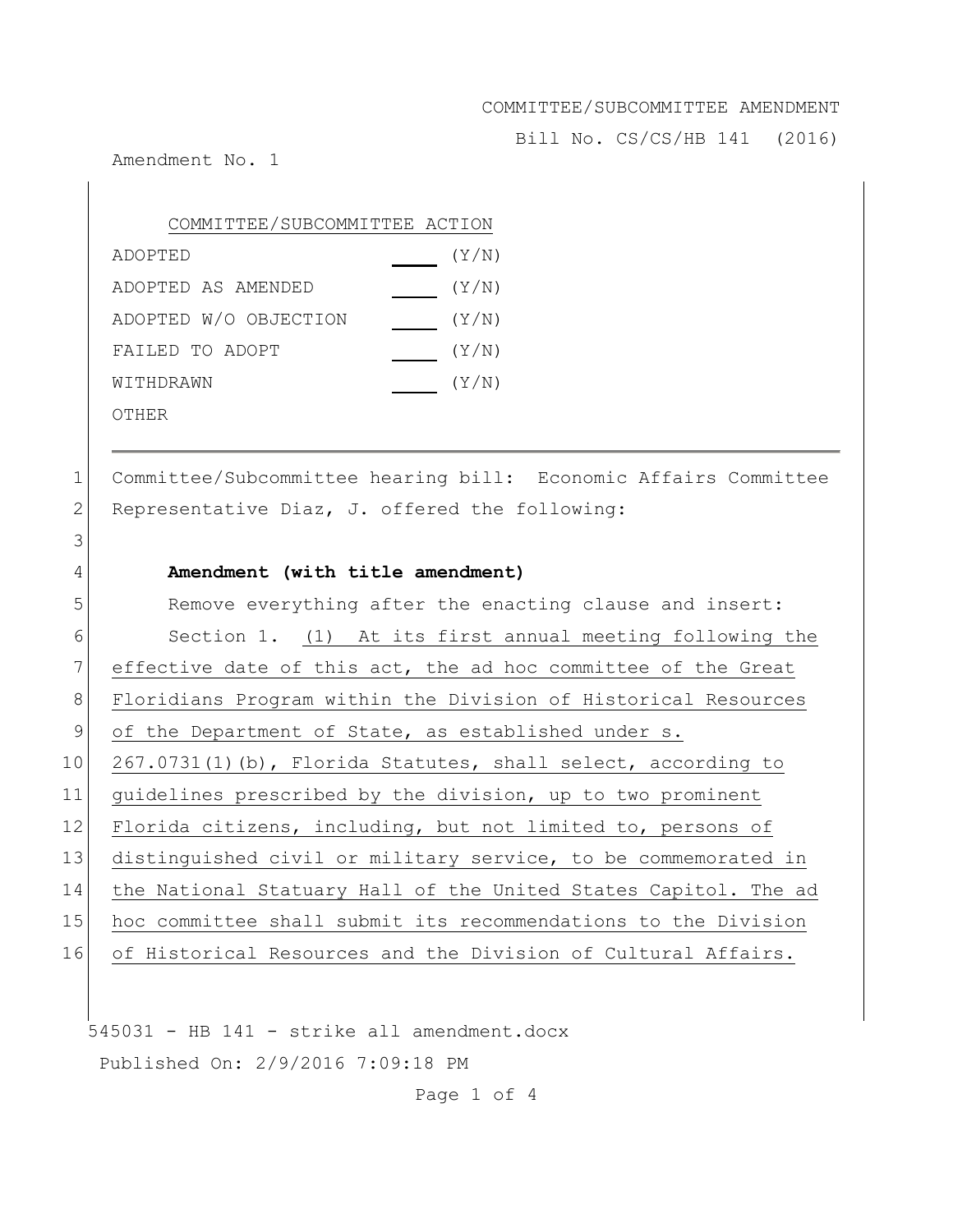Bill No. CS/CS/HB 141 (2016)

|    | $\pm$ $\pm$ $\sqrt{2}$ $\rightarrow$ $\sqrt{2}$ $\sqrt{2}$ $\sqrt{2}$ $\sqrt{2}$ $\sqrt{2}$ $\pm$ $\pm$ $\pm$ $\pm$<br>Amendment No. 1 |
|----|----------------------------------------------------------------------------------------------------------------------------------------|
| 17 | (2) At its first meeting following the effective date of                                                                               |
| 18 | this act, the Florida Council on Arts and Culture, as                                                                                  |
| 19 | established under s. 265.285, Florida Statutes, shall select,                                                                          |
| 20 | according to guidelines prescribed by the Department of State, a                                                                       |
| 21 | sculptor to design the statues selected pursuant to subsection                                                                         |
| 22 | (1) for replacement of the statue of Dr. John Gorrie and the                                                                           |
| 23 | statue of General Edmund Kirby Smith in the National Statuary                                                                          |
| 24 | Hall. The Florida Council on Arts and Culture shall submit its                                                                         |
| 25 | recommendation to the Division of Historical Resources and the                                                                         |
| 26 | Division of Cultural Affairs.                                                                                                          |
| 27 | (3) The Department of State shall coordinate the                                                                                       |
| 28 | recommendations submitted to the Division of Historical                                                                                |
| 29 | Resources and the Division of Cultural Affairs and shall submit                                                                        |
| 30 | a report by January 1, 2017, to the Governor, the President of                                                                         |
| 31 | the Senate, and the Speaker of the House of Representatives that                                                                       |
| 32 | includes, but is not limited to:                                                                                                       |
| 33 | The names of prominent Florida citizens and the<br>(a)                                                                                 |
| 34 | process used to select prominent Florida citizens.                                                                                     |
| 35 | The name of the sculptor and the process used to<br>(b)                                                                                |
| 36 | select the sculptor.                                                                                                                   |
| 37 | An estimate of the total costs associated with<br>(C)                                                                                  |
| 38 | replacement of up to two statues, including the costs to remove                                                                        |
| 39 | and transfer the current statues and to install the replacement                                                                        |
| 40 | statues.                                                                                                                               |
| 41 | In accordance with 2 U.S.C. s. 2132, upon receiving<br>(4)                                                                             |
| 42 | the report under subsection $(3)$ , the Legislature may request by                                                                     |
|    | 545031 - HB 141 - strike all amendment.docx                                                                                            |
|    | Published On: 2/9/2016 7:09:18 PM                                                                                                      |
|    |                                                                                                                                        |

Page 2 of 4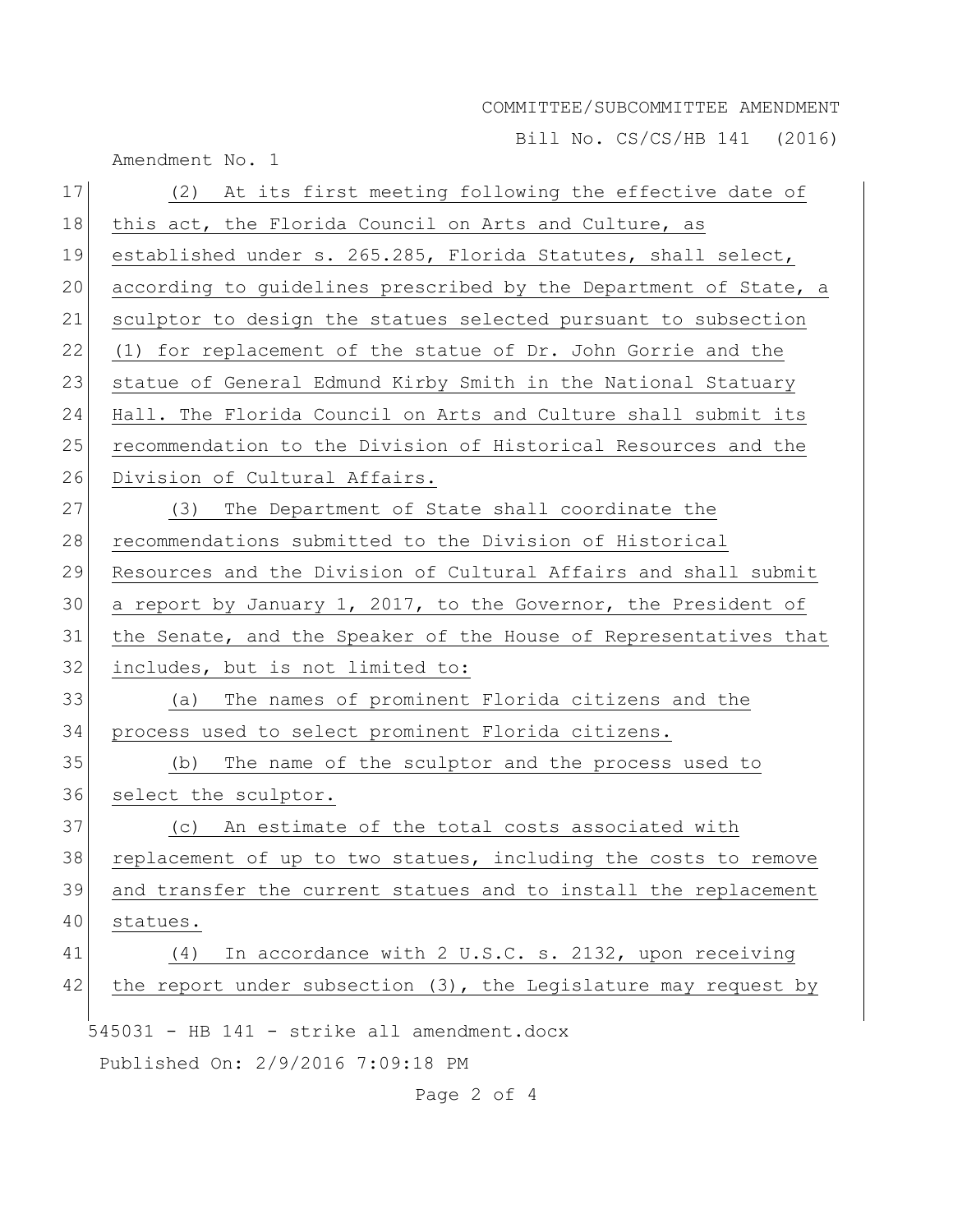Bill No. CS/CS/HB 141 (2016)

| Amendment No. |  |  |
|---------------|--|--|
|---------------|--|--|

| 43 | memorial that the United States Joint Committee on the Library   |
|----|------------------------------------------------------------------|
| 44 | of Congress approve the request to replace the statues of Dr.    |
| 45 | John Gorrie and General Edmund Kirby Smith and that the          |
| 46 | Architect of the Capitol carry out the request. Upon adoption of |
| 47 | the memorial by the Legislature and approval of the request in   |
| 48 | writing by the Governor, the memorial shall be submitted to the  |
| 49 | United States Joint Committee on the Library of Congress.        |
| 50 | Section 2. This act shall take effect upon becoming a law.       |
| 51 |                                                                  |
| 52 |                                                                  |
| 53 | ITLE<br>A M E N D M E N T<br>т                                   |
| 54 | Remove everything before the enacting clause and insert:         |
| 55 | An act relating to the National Statuary Hall;                   |
| 56 | providing for selection of up to two prominent Florida           |
| 57 | citizens to be commemorated in the National Statuary             |
| 58 | Hall of the United States Capitol; providing for                 |
| 59 | selection of a sculptor to design the statues;                   |
| 60 | requiring the Department of State to submit a report             |
| 61 | and recommendations to the Legislature; providing for            |
| 62 | submission of the state's request to the United States           |
| 63 | Joint Committee on the Library of Congress for                   |
| 64 | approval to replace the statues; providing an                    |
| 65 | effective date.                                                  |
| 66 | WHEREAS, pursuant to 2 U.S.C. s. 2131, each state is             |
| 67 | permitted to provide and furnish to the United States            |
| 68 | Capitol two statues, in marble or bronze, of deceased            |
|    | 545031 - HB 141 - strike all amendment.docx                      |
|    | Published On: 2/9/2016 7:09:18 PM                                |

Page 3 of 4